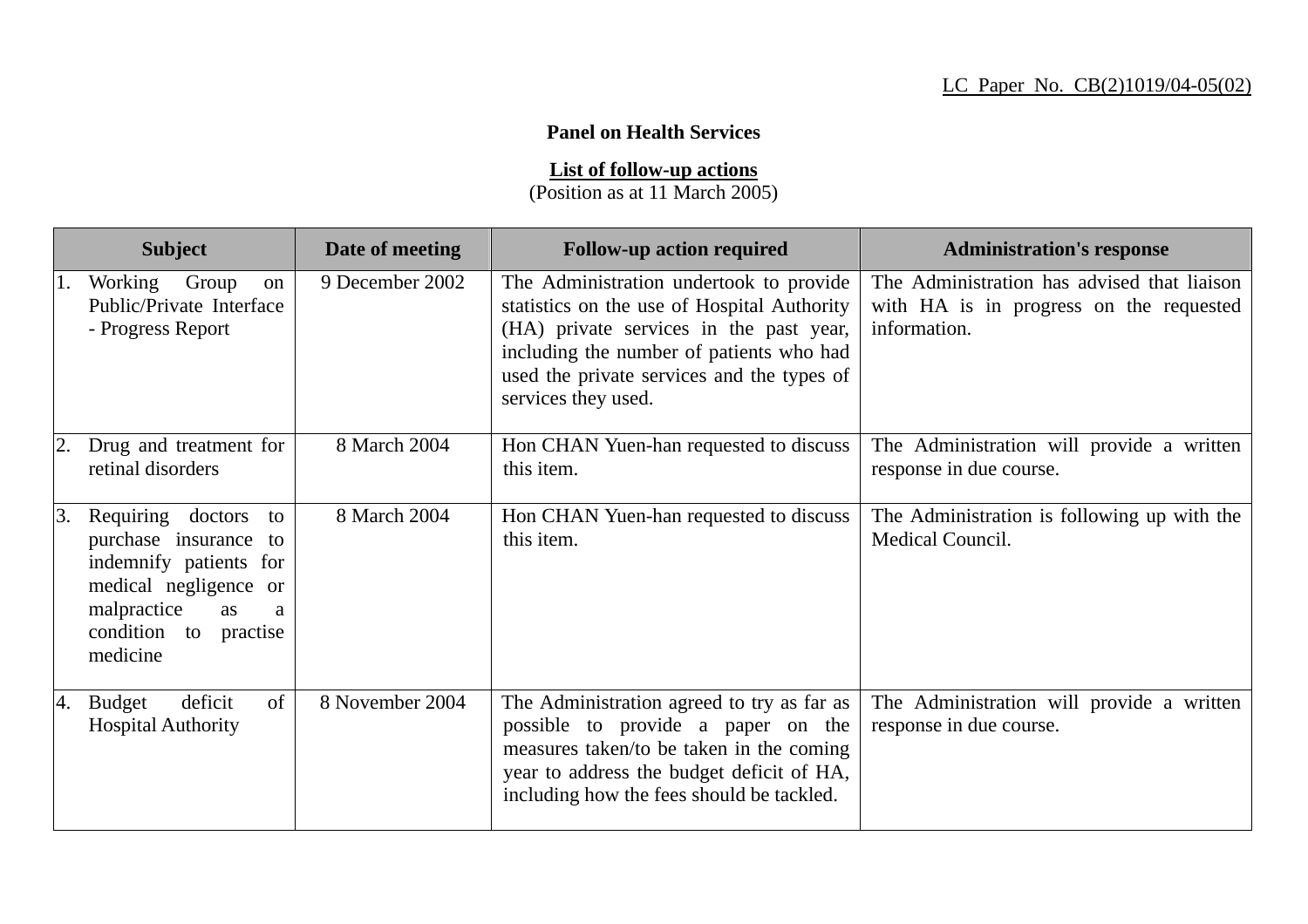|               | <b>Subject</b>                                                                                              | Date of meeting  | <b>Follow-up action required</b>                                                                                                                                                                                                   | <b>Administration's response</b>                                     |
|---------------|-------------------------------------------------------------------------------------------------------------|------------------|------------------------------------------------------------------------------------------------------------------------------------------------------------------------------------------------------------------------------------|----------------------------------------------------------------------|
| 5.            | Items for discussion at<br>the next meeting                                                                 | 13 December 2004 | The Administration was requested to<br>provide a time table for conducting a<br>review of the Dentists Registration<br>Ordinance.                                                                                                  | The Administration will provide a written<br>response in due course. |
| <sup>6.</sup> | Measures to address the<br>increasing use of public<br>medical services by<br>non-residents of Hong<br>Kong | 13 December 2004 | The Administration to provide -<br>(a) information on the increase in medical<br>expenses caused by delays of<br>Mainland pregnant women in seeking<br>hospitalisation; and                                                        | The Administration will provide a written<br>response in due course. |
|               |                                                                                                             |                  | $(b)$ a<br>the<br>progress<br>report<br>on<br>Administration's deliberations on the<br>measures suggested by members for<br>tackling the problem of increasing<br>number of Mainland women coming<br>to Hong Kong for child birth. | The Administration will provide a written<br>response in due course. |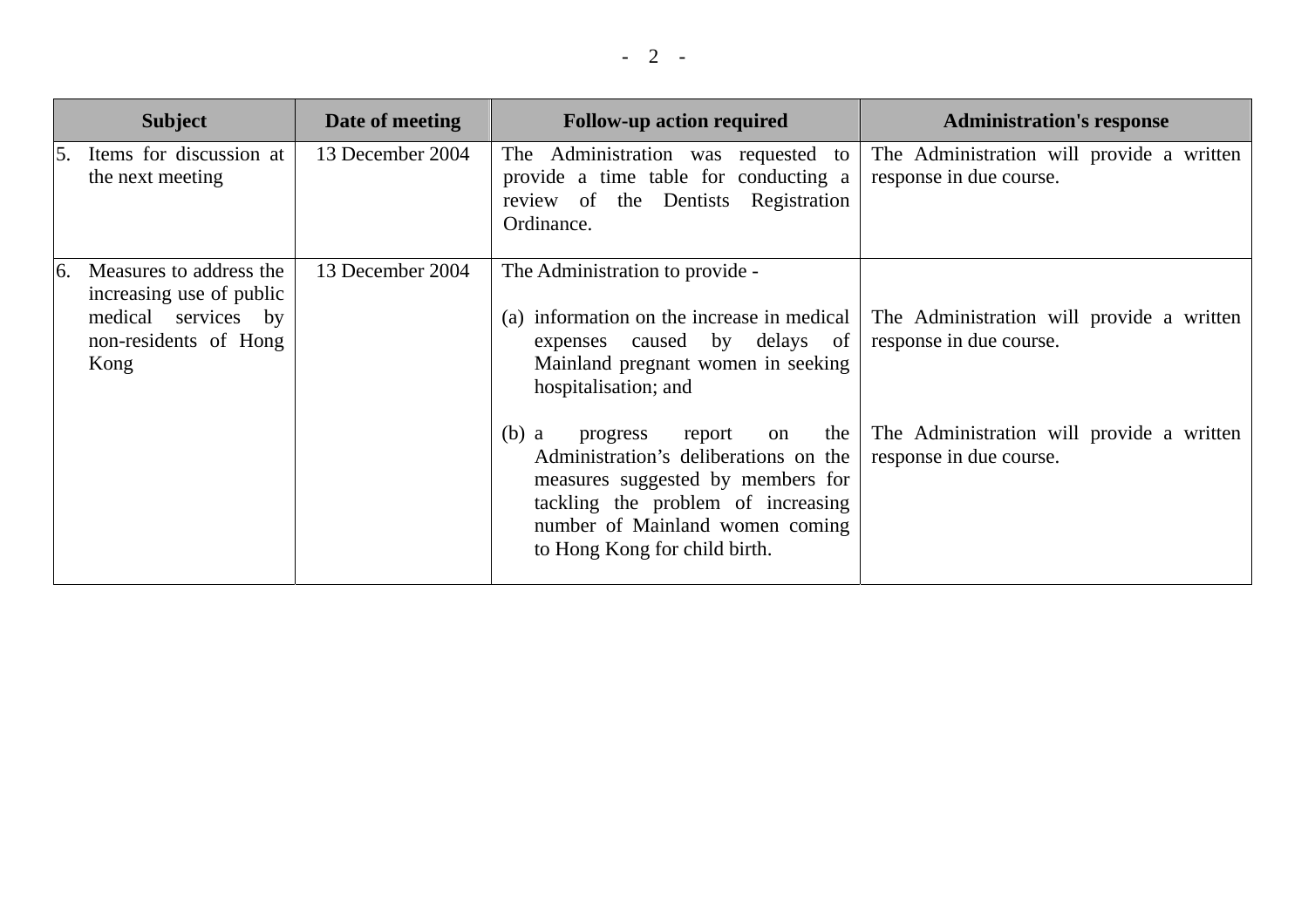|            | <b>Subject</b>                                                                                                                                           | Date of meeting  | <b>Follow-up action required</b>                                                                                                                                                                                                                                                      | <b>Administration's response</b>                                                                                                                                               |
|------------|----------------------------------------------------------------------------------------------------------------------------------------------------------|------------------|---------------------------------------------------------------------------------------------------------------------------------------------------------------------------------------------------------------------------------------------------------------------------------------|--------------------------------------------------------------------------------------------------------------------------------------------------------------------------------|
|            | 7. Follow-up<br>the<br>to<br>outbreak of respiratory<br>illness<br>in<br>the<br>Developmental<br>Disability Unit of the<br><b>Caritas Medical Centre</b> | 13 December 2004 | The Administration to provide a time table<br>for the refurbishment works to be<br>conducted at Wai Yee Block of the Caritas<br><b>Medical Centre.</b>                                                                                                                                | The Administration's response was issued<br>vide LC Paper No. CB(2)1050/04-05(01) on<br>10 March 2005.                                                                         |
| $\vert 8.$ | Proposed amendments<br>Smoking (Public<br>to<br>Health) Ordinance                                                                                        | 10 January 2005  | The Administration to provide -<br>(a) response to Mr KWONG Chi-kin's<br>proposal of setting up a fund for<br>promotion of anti-smoking;<br>(b) information on whether any overseas<br>jurisdictions had introduced legislation<br>to prohibit persons aged below 18<br>from smoking; | The Administration's response was issued<br>vide LC Paper No. CB(2)1046/04-05(01) on<br>10 March 2005.<br>The Administration will provide a written<br>response in due course. |
|            |                                                                                                                                                          |                  | (c) response to members' comments on<br>the proposals to make exceptional<br>arrangements for certain places set out<br>19<br>of<br>paragraph<br>the<br>in<br>Administration's paper;                                                                                                 | The Administration's response was issued<br>vide LC Paper No. CB(2)1046/04-05(01) on<br>10 March 2005.                                                                         |
|            |                                                                                                                                                          |                  | (d) response to members' comments on<br>the proposed transitional arrangements<br>for the implementation of mandatory<br>smoking ban;                                                                                                                                                 | The Administration's response was issued<br>vide LC Paper No. CB(2)1046/04-05(01) on<br>10 March 2005.                                                                         |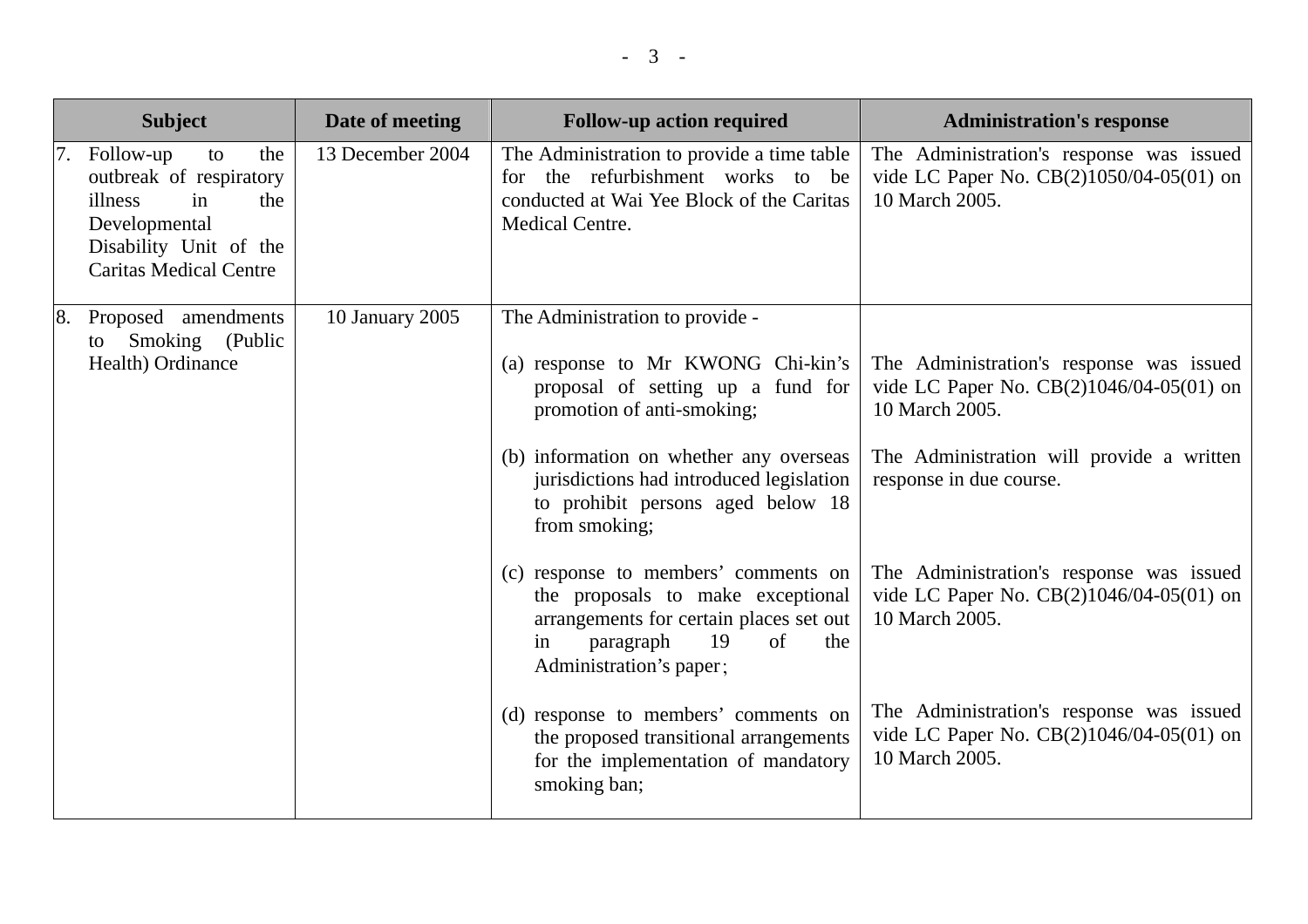| <b>Subject</b> | Date of meeting | <b>Follow-up action required</b>                                                                                                                                                                                                                                                                                                                           | <b>Administration's response</b>                                                                       |
|----------------|-----------------|------------------------------------------------------------------------------------------------------------------------------------------------------------------------------------------------------------------------------------------------------------------------------------------------------------------------------------------------------------|--------------------------------------------------------------------------------------------------------|
|                |                 | (e) response to concern expressed by<br>some members about the proposal that<br>residential care homes for the elderly<br>and nursing homes would also be<br>subject to mandatory smoking ban;                                                                                                                                                             | The Administration's response was issued<br>vide LC Paper No. CB(2)1046/04-05(01) on<br>10 March 2005. |
|                |                 | (f) information on the feedback of<br>Singapore people to the measure of<br>showing health warnings with pictorial<br>and graphic contents on the package of<br>cigarette products introduced in<br>Singapore;                                                                                                                                             | The Administration will provide a written<br>response in due course.                                   |
|                |                 | $(g)$ information on the allocation of<br>additional resources for strengthening<br>publicity and public education to<br>promote anti-smoking;                                                                                                                                                                                                             | The Administration's response was issued<br>vide LC Paper No. CB(2)1046/04-05(01) on<br>10 March 2005. |
|                |                 | (h) response to Mr Albert CHENG's<br>proposal that for the purpose of<br>effective law enforcement, the bill<br>should provide that premises managers<br>were required either to take remedial<br>actions or to notify the Tobacco<br>Control Office (TCO) when they<br>spotted any non-compliance with the<br>statutory smoking ban on their<br>premises; | The Administration's response was issued<br>vide LC Paper No. CB(2)1046/04-05(01) on<br>10 March 2005. |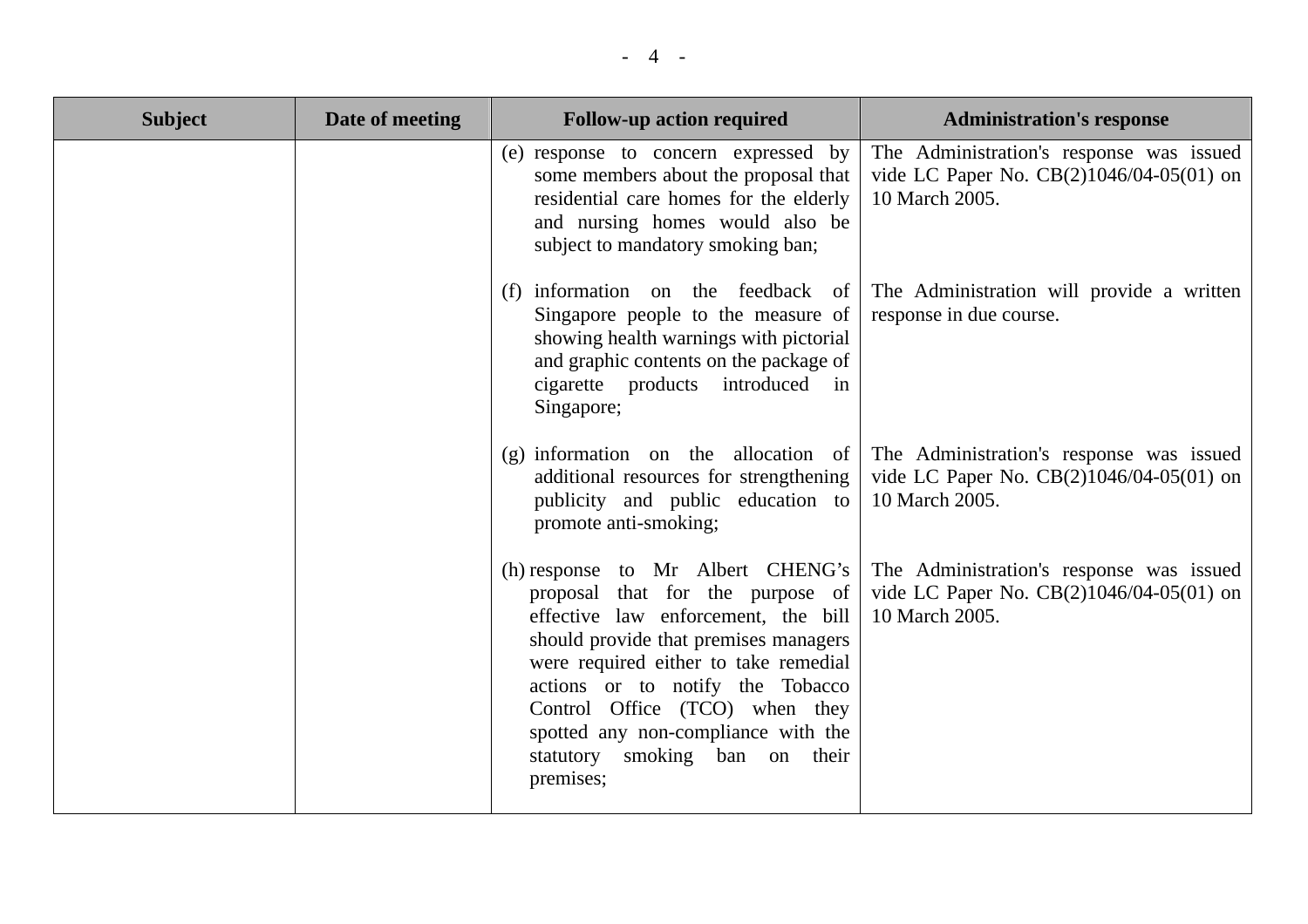| <b>Subject</b> | Date of meeting  | <b>Follow-up action required</b>                                                                                                                                                                     | <b>Administration's response</b>                                                                       |
|----------------|------------------|------------------------------------------------------------------------------------------------------------------------------------------------------------------------------------------------------|--------------------------------------------------------------------------------------------------------|
|                |                  | (i) response to the Chairman's suggestion<br>of empowering premises managers or<br>TCO staff members to issue fixed<br>penalty notices to offenders for the<br>purpose of effective law enforcement; | The Administration's response was issued<br>vide LC Paper No. CB(2)1046/04-05(01) on<br>10 March 2005. |
|                |                  | (j) information on the existing manpower<br>of TCO and the additional manpower<br>for implementation of the legislative<br>proposals;                                                                | The Administration will provide a written<br>response in due course.                                   |
|                | 25 February 2005 | (k) information on any jurisdictions which<br>had experienced a decline in business<br>and employment of restaurants/bars as<br>a result of the introduction of<br>smoke-free laws;                  | The Administration will provide a written<br>response in due course.                                   |
|                |                  | (1) more detailed information on the<br>exceptional<br>arrangements<br>allowed<br>under overseas smoke-free workplace<br>laws; and                                                                   | The Administration will provide a written<br>response in due course.                                   |
|                |                  | (m) information on any precedent case in<br>which a smoke-free workplace law<br>had been challenged by people on the<br>ground of violating human rights.                                            | The Administration will provide a written<br>response in due course.                                   |